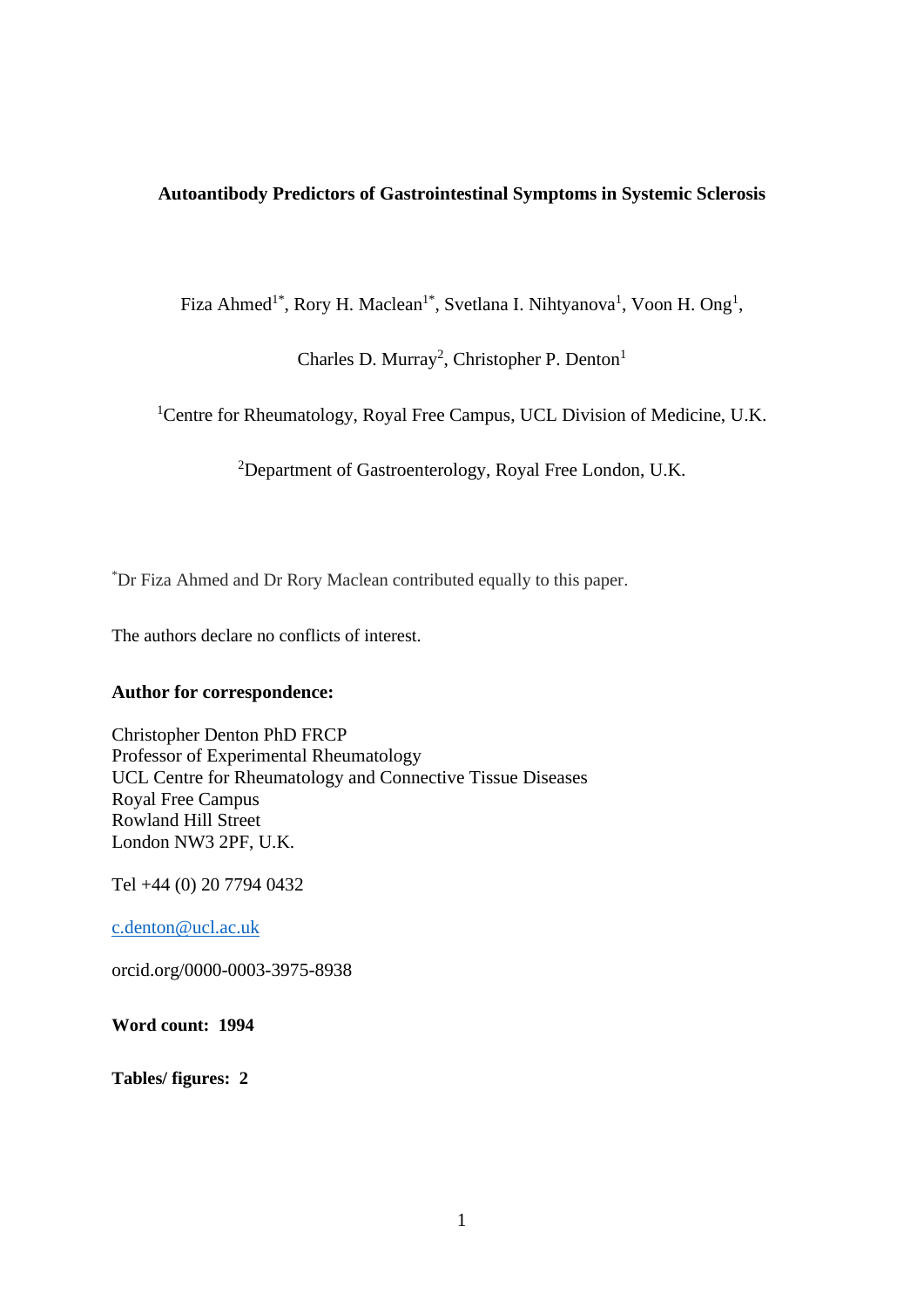### **Abstract**

**Objectives:** To assess the prevalence and burden of systemic sclerosis- (SSc) related gastrointestinal dysfunction (SSc-GI) and to evaluate associations with demographic, clinical and serological characteristics.

**Methods:** Patients completed the UCLA SCTC GIT 2.0 questionnaire for SSc-GI disease to assess the burden of GI disease across multiple functional and psychological domains. Questionnaire scores were assessed using non-parametric and quantile regression analyses.

**Results:** Our cohort included 526 patients with SSc, with a typical distribution of diseaseassociated autoantibodies (ACA, ARA, ATA, PM-Scl, U1RNP, U3RNP). We demonstrated associations between hallmark antibodies and the domain-specific burden of GI disease. In particular, ACA, ARA, and ENA-negative demonstrated increased GI-SSc disease burden, whilst PM-Scl conferred relative protection. In a distributional analysis, associations with autoantibodies were particularly marked in those with the highest burden of GI disease.

**Conclusion:** There is a significant burden of SSc-GI disease in patients with SSc; reflux and bloating symptoms are most prominent. SSc hallmark antibodies may predict increased risk of SSc-GI disease, in particular ACA and ARA, whilst PM-Scl may be protective.

Scleroderma, autoantibody, gastrointestinal, outcome, patient-reported outcome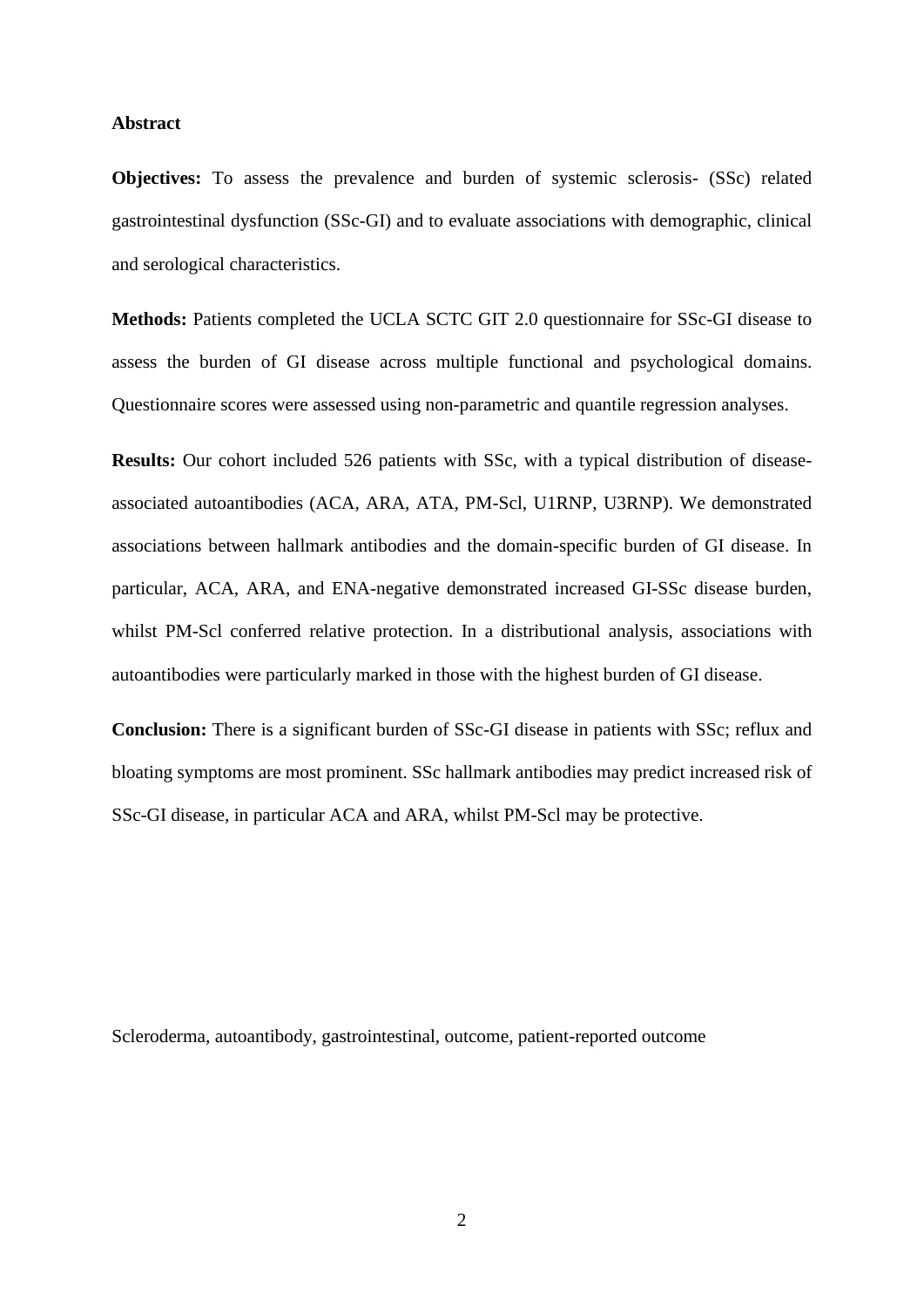### **Introduction**

Gastrointestinal (GI) manifestations are well-recognised as a debilitating complication for many patients with systemic sclerosis (SSc). However, to date, it has been challenging to develop targeted therapies for SSc-GI disease and therefore management is largely symptomatic. In addition to poor understanding of its pathogenesis in general, this can partly be attributed to the clinical heterogeneity of SSc-GI disease: patients present with a wide range of symptoms spanning the length of the GI tract, from gastro-oesophageal reflux to pseudoobstruction and incontinence.

Pathogenesis of SSc is characterised by microvascular dysfunction, immune cell activation and fibrosis in many tissues. The GI tract is very commonly affected with around 90% of SSc patients manifesting SSc-GI complications (1). For other major complications of SSc, diseaseassociated antinuclear antibodies predict risk and can function as prognostic markers (2). Antibodies associated with severe GI disease in previous studies include U3RNP (3) and U11/U12RNP (4). In addition, functional muscarinic-3 receptor antibodies and other reactivities have been reported and could contribute to pathogenesis (5,6). Moreover, IVIG has demonstrated improved SSc-GI symptoms which might reflect modulation of functional autoantibodies acting on the gut (7). On the other hand, PM-Scl antibodies have been associated with a lower frequency of certain GI complications such as reflux (8).

In this study, we explored how demographic, clinical and serological characteristics of SSc patients relate to the burden of gastrointestinal symptoms. We used the UCLA SCTC GIT 2.0 (GIT 2.0), a validated SSc-GI disease scoring tool, , to develop predictive models for SSc-GI disease, as have recently been developed for other organ complications such as SSc-related pulmonary fibrosis (2).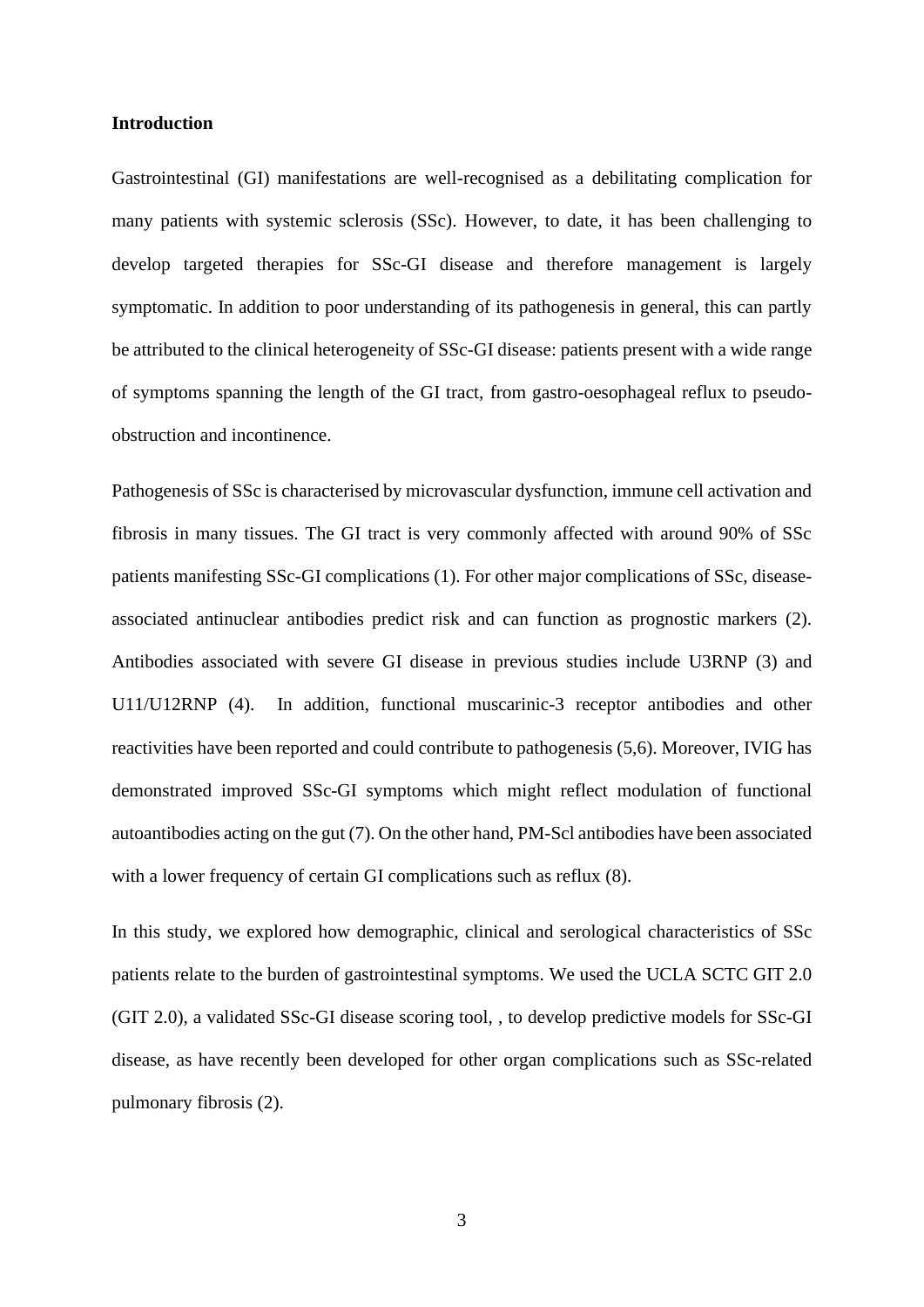#### **Methods**

# **Patient cohort**

The Centre for Rheumatology, Royal Free Hospital, is a large tertiary referral centre for SSc. During the study period (2018 - 2020), consecutive SSc patients fulfilling the 2013 ACR/EULAR criteria were recruited. All patients provided written informed consent for this study which was approved by London-Fulham NHS Research Ethics Committee (IRAS ID 279682).

### **GIT 2.0 questionnaire**

The UCLA Scleroderma Clinical Trials Consortium Gastrointestinal 2.0 (GIT 2.0) questionnaire is a validated tool to quantify the burden of SSc-related gastrointestinal symptoms across GI domains, including social functional and emotional wellbeing. For each of 34 items, respondents rate their symptoms over the past seven days on a Likert scale from 0 - 3, with a lower score indicating a better health-related quality of life. There are seven GI domains: reflux (8 items), distension/bloating (4 items; referred to as bloating), faecal soilage (1 item), diarrhoea (2 items), social functioning (6 items), emotional wellbeing (9 items), and constipation (4 items). The total GI score averages 30 items from all domains except constipation (9). Established domain-specific thresholds categorise symptoms into none-tomild, moderate, and severe.

# **Autoantibody measurement**

Antinuclear antibody reactivity was assessed by Hep2 immunofluorescence pattern with extractable nuclear antigen reactivity determined with counter-immunoelectrophoresis. Anti-RNA-polymerase-III reactivity and anti-fibrillarin reactivity was confirmed by ELISA or immune-precipitation. In cases where multiple autoantibodies were present, the most SSc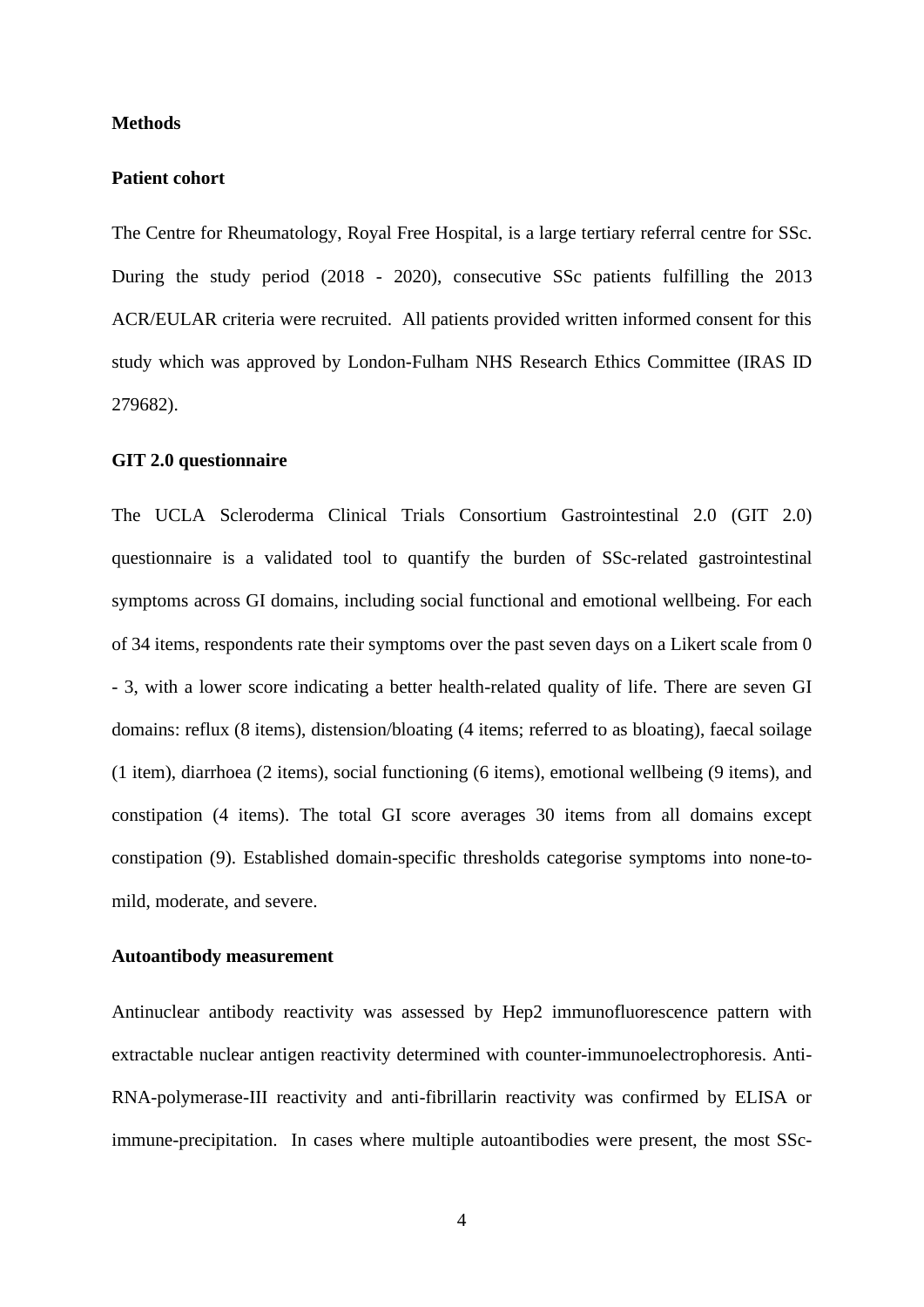specific antibody was prioritised as in previous studies (2). Cases without an SSc-specific ENA positivity were labelled ENA-negative; ENA-negative cases may have ANA positivity.

# **Statistical analysis**

The Kruskal-Wallis with Dunn's post hoc test, and Wilcoxon Rank Sum test, were used for ordinal variables. We used quantile regression to assess the distribution of GIT 2.0 scores, with dual benefits: assumptions about the distribution of the variable were not required and we could estimate associations between predictor variables and both typical  $(25<sup>th</sup>$  centile, median,  $75<sup>th</sup>$ centile), and extreme  $(10<sup>th</sup>$  and  $90<sup>th</sup>$  centile), values across each of the six functional GI domains: total GI score, reflux, bloating, diarrhoea, constipation and soilage(10). Quantile regression was performed using the R package "quantreg" (11). Confidence intervals were calculated using the "xy-pair bootstrap" method with 200 bootstrap replications. In quantile regressions, PM-Scl was chosen as the reference level due to the lowest disease severity and variance. Statistical computations were performed in R version 3.6.3 (2020-02-29).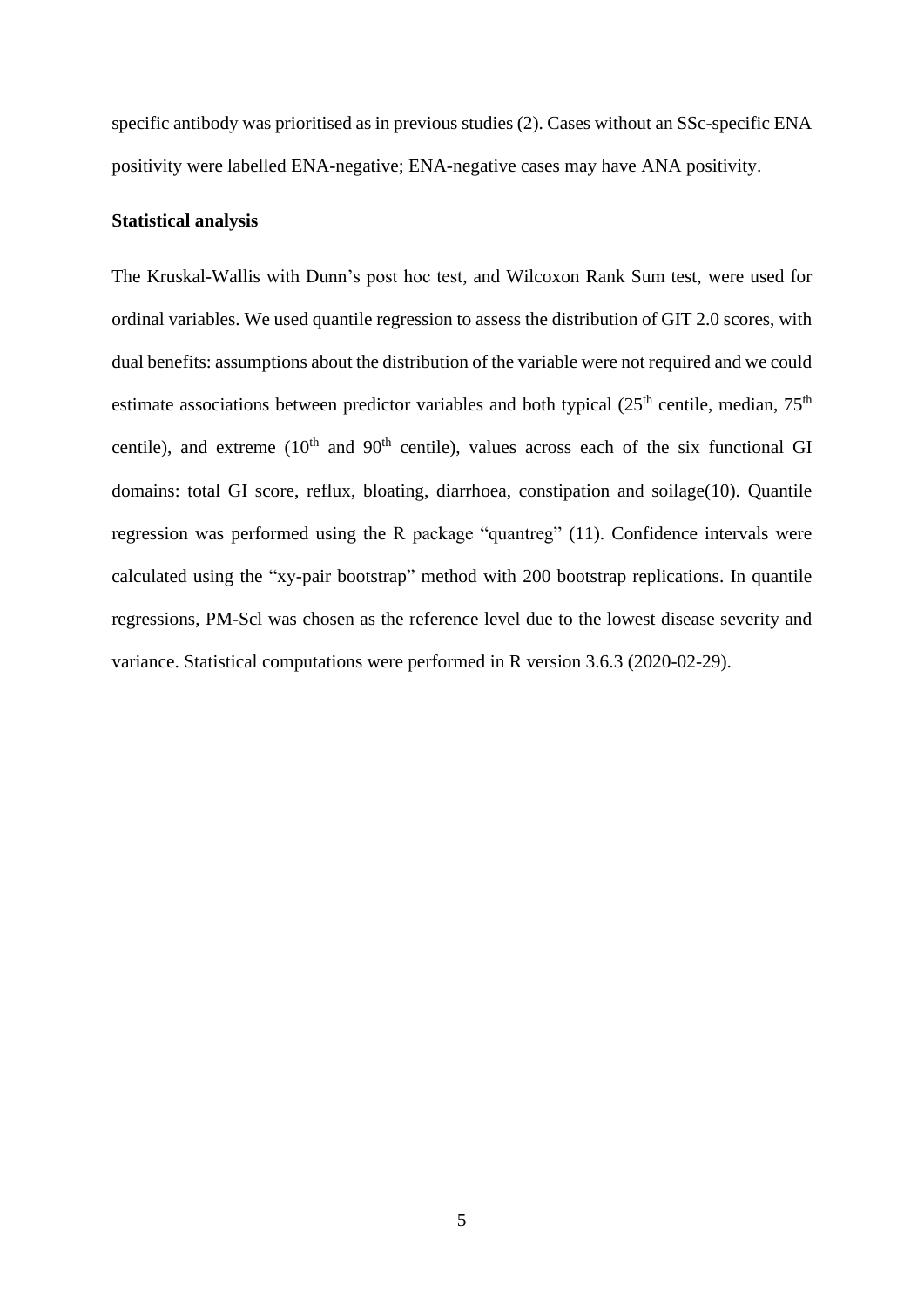### **Results**

# **Patient cohort**

Over the study period, 526 patients completed the GIT 2.0 questionnaire. The cohort was 84.4% female, median (IQR) age was 58.0 years, and median (IQR) disease duration was 12.5 (13.3) years. Patients with limited systemic sclerosis (lcSSc) comprised 64.6% of the cohort. Overlap syndromes were seen in 24.5% of patients. 94.2% of respondents were ANA positive; the most commonly observed SSc antibody subtypes were ACA and ATA (31.7% and 22.2% of respondents respectively), followed by ARA (10.5%), U1RNP (5.3%), PM-Scl (4.9%) and U3RNP (3.2%). ENA-negative comprised 24.3%. Other antibodies detected included Ro (8.0%), dsDNA (2.3%), Sm (2.1%), AMA (2.1%), ANCA (1.3%) and La (1.1%).

### **SSc-GI disease burden**

For total GI score, 25.9% reported moderate and 25.7% reported severe SSc-GI burden (Supplementary Table S1). The highest prevalence of severe disease was in the bloating domain (31.0%) followed by the reflux domain (26.5%). Over half of respondents reported at least moderate total GI, reflux, and diarrhoea disease burden. There were no significant differences in any GI domain between limited and diffuse skin subsets (data not shown). Female participants showed significantly higher emotional burden and soilage scores compared to males ( $p = 0.009$  and  $p = 0.027$ , respectively).

### **Association of SSc-GI disease with antibody subtype**

Across domains, including total GI score, bloating, and soilage, antibody subtype was significantly associated with disease burden (total GI score,  $p = 0.018$ ; reflux,  $p = 0.05$ ; bloating,  $p = 0.023$ ; diarrhoea,  $p = 0.59$ ; constipation,  $p = 0.68$ ; soilage,  $p < 0.001$ ). In the total GI score (Fig. 1A), ARA showed increased disease burden compared to PM-Scl ( $p = 0.005$ ), ATA ( $p = 0.044$ ) and U1RNP ( $p = 0.02$ ); likewise, ACA compared to ATA ( $p = 0.044$ ) and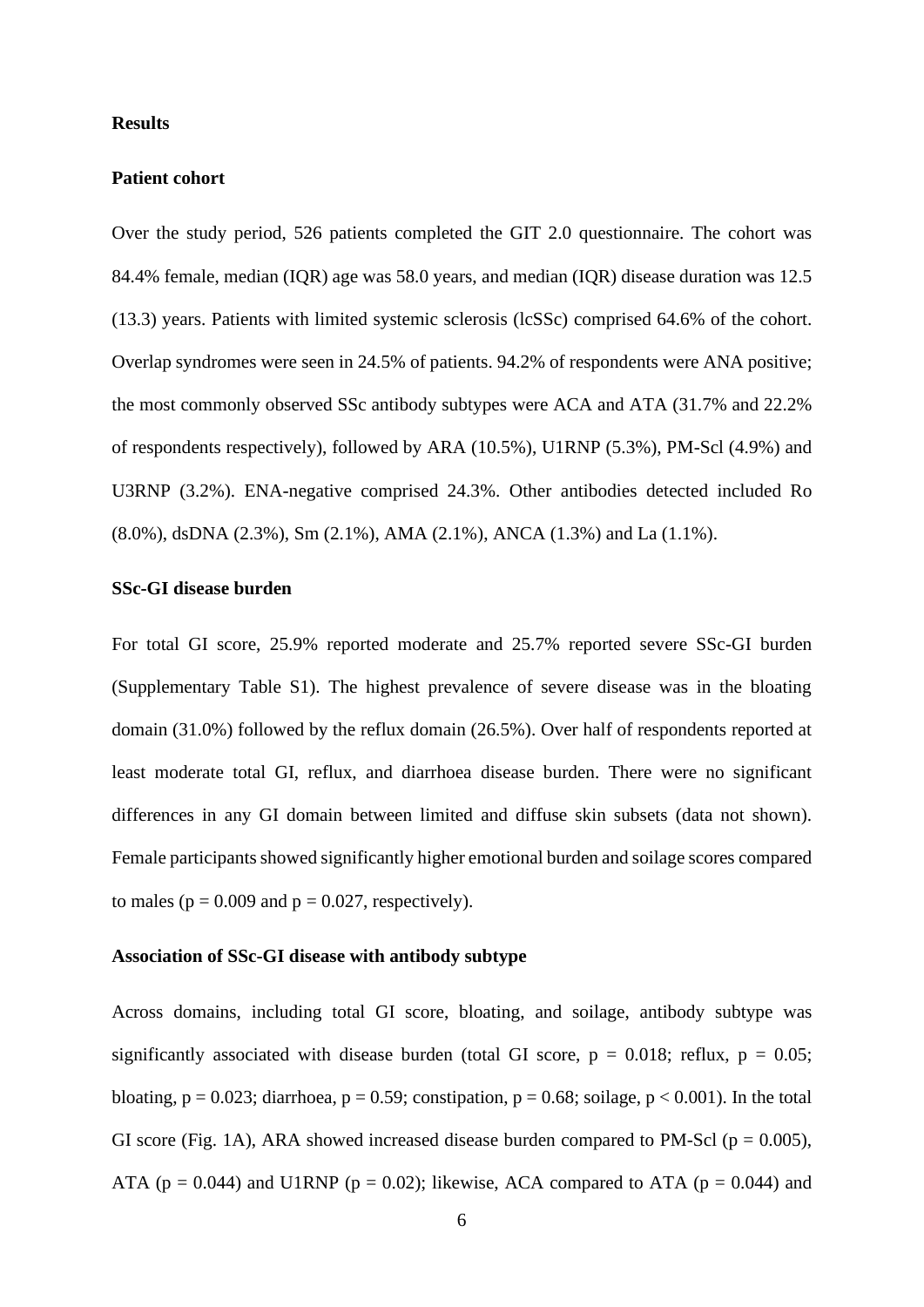U1RNP ( $p = 0.028$ ); similarly, ENA-negative ( $p = 0.02$ ) and ACA ( $p = 0.007$ ) compared to PM-Scl. For reflux (Fig. 1B), ACA ( $p = 0.003$ ), ATA ( $p = 0.027$ ), ARA ( $p = 0.003$ ), U3RNP  $(p = 0.027)$  and ENA-negative  $(p = 0.004)$  showed increased disease burden compared to PM-Scl. For bloating (Fig. 1C), ARA demonstrated increased disease burden compared to PM-Scl  $(p = 0.041)$ . For soilage (Fig. 1F), ACA showed increased disease burden compared to PM-Scl (p = 0.019), ENA-negative (p < 0.001), ATA (p < 0.001) and U1RNP (p = 0.007). There were no significant pairwise differences in the diarrhoea (Fig. 1D) or constipation (Fig. 1E) domains.

# **Quantile regression revealed a distributional association of autoantibodies**

We further evaluated the distributional effects of autoantibodies in a quantile regression analysis. For the total GI score (Fig. 2A), antibody subtypes ACA, ARA and ENA-negative demonstrated higher disease burden compared to PM-Scl at quantiles above the median. With ACA, the predicted total GI score at the  $90<sup>th</sup>$  centile increased by 1.0 points 95% CI [0.14, 1.9]  $(p = 0.023)$ ; similarly, with ARA, an increase of 1.1 points 95% CI [0.18, 2.0] ( $p = 0.019$ ) was shown. Notably, potentially harmful antibody subtypes had greater effects on predicted scores at the highest quantiles: in those with the greatest disease burden. For reflux (Fig. 2B), ACA, ARA and ENA-negative demonstrated higher disease burden across multiple quantiles above the 25th centile; ATA and U3RNP showed increased reflux score at the  $75<sup>th</sup>$  centile. For bloating (Fig. 2C), ACA, ARA and ENA-negative demonstrated higher disease burden, significant at the 75<sup>th</sup> centile. For diarrhoea (Fig. 2D), ACA showed higher disease burden at the 90<sup>th</sup> centile but, unlike other domains, there was no discernible trend across other quantiles. Additionally, ATA and ENA-negative demonstrated a trend towards increased diarrhoea score. For constipation (Fig. 2E), ACA, ATA and ENA-negative showed increased disease burden at the  $90<sup>th</sup>$  centile; ARA showed a significant increase at the median. For soilage (Fig. 2F), ARA and the diffuse skin subtype demonstrated higher disease burden at higher quantiles.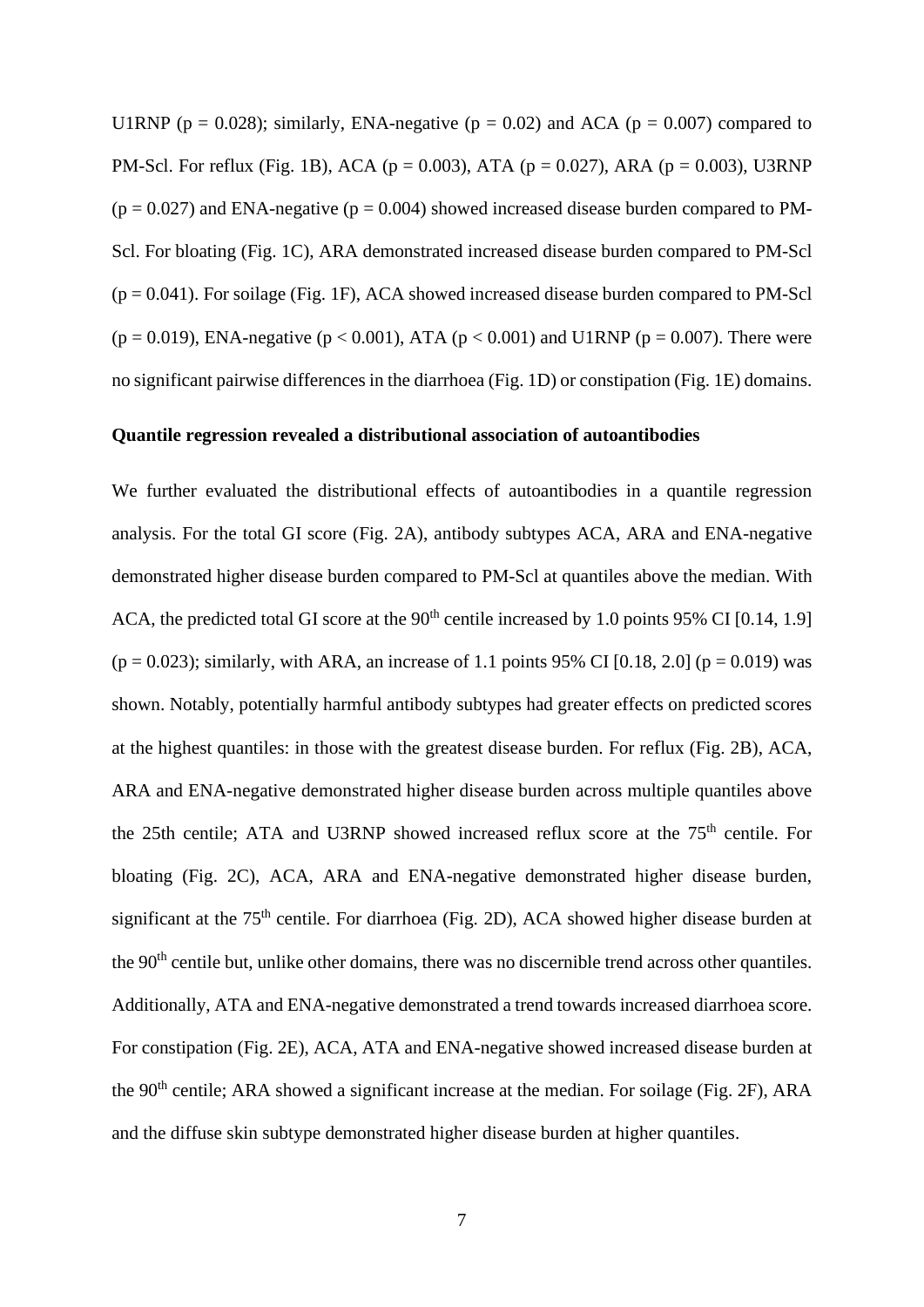#### **Discussion**

This is a large study of over 500 individuals completing a validated SSc-specific GI disease questionnaire. Over half the cohort reported moderate-to-severe disease across the total GI, reflux, and diarrhoea domains. There was also substantial burden of faecal soilage, bloating, constipation, and impact on social functioning and emotional wellbeing. These findings are in agreement with studies of the SSc-GIT 1.0, the previous version of this questionnaire, and other studies of the GIT 2.0 (9,12,13).

Associations between SSc-GI disease and several autoantibodies have been suggested (14); however, previous studies have not demonstrated differences between hallmark SSc antibodies (12). This study is the first to comprehensively explore ANA associations in an unselected cohort of SSc patients with a detailed assessment of GI symptoms. Importantly, we demonstrated that the burden of GI disease across functional GI domains is unevenly distributed amongst hallmark SSc autoantibodies.

ACA was linked to significantly worse GI disease in several domains including total GI, reflux, bloating, constipation, diarrhoea and possibly soilage. Similarly, ARA and ENA-negative were linked to increased SSc-GI disease across multiple domains. Notably, PM-Scl showed the lowest burden of GI disease across GI domains. This fits with previous studies which showed a lower burden of reflux with PM-Scl (8,15). Previously, ACA has been considered protective against the development of internal organ complications of SSc (16). However, recent work has demonstrated the development of late organ complications in the ACA subtype, particularly in those with a diffuse skin type (17). U3RNP has been implicated in severe gastrointestinal disease in small observational studies (18). However, in this cohort, U3RNP was only weakly associated with reflux. However, interpretation is limited by the small size of this antibody group.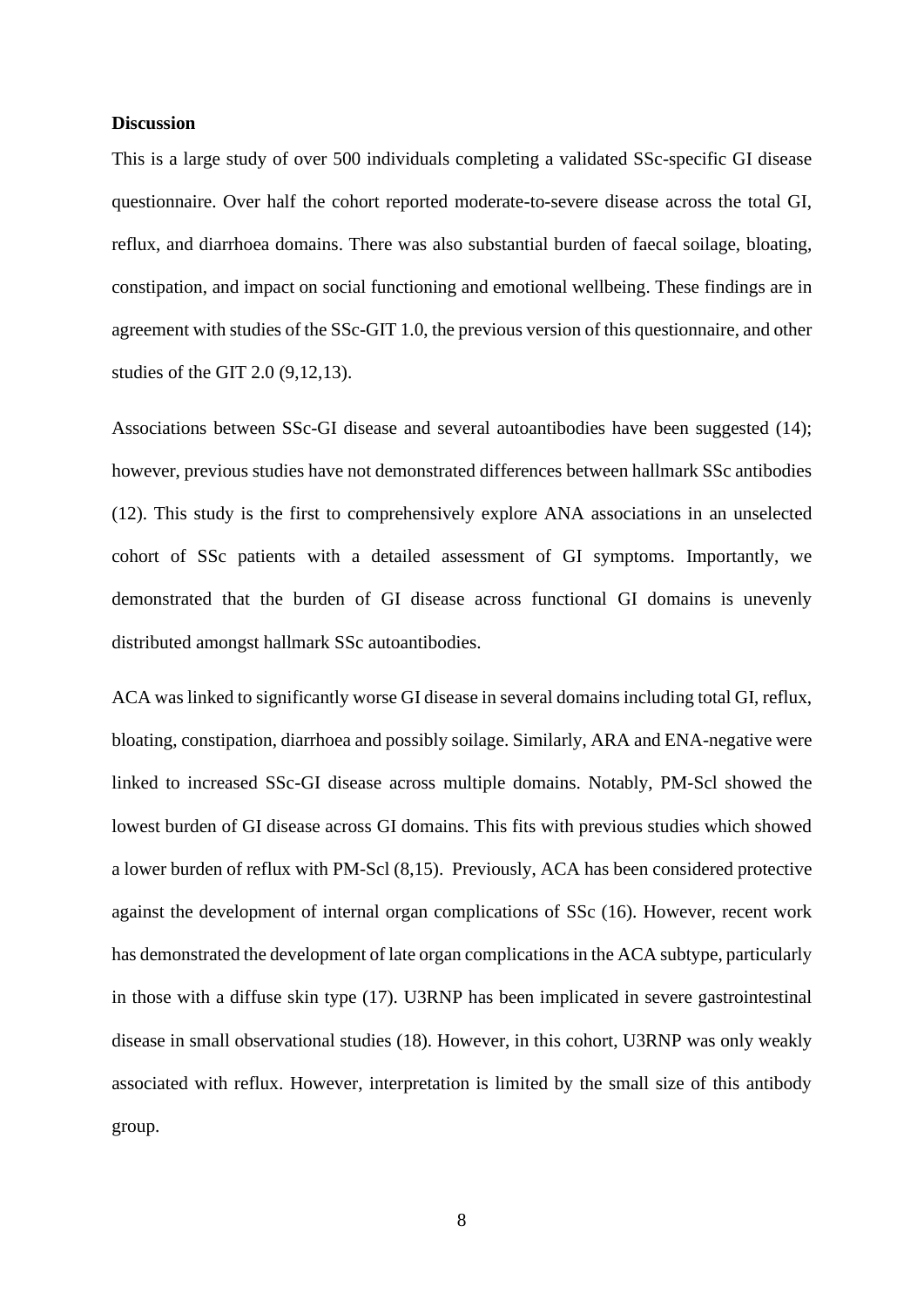The ENA-negative subtype was linked to increased SSc-GI. Despite the negative ENA, there may be undetected antinuclear, or directly pathogenic, antibodies in this group. Anti-myenteric antibodies have been demonstrated in cohorts with SSc-GI disease: antibodies to the muscarinic M3R can block excitatory neurotransmission required for intestinal motility and antibodies to the ganglionic nAChR have also been identified (5,6).

In contrast to other organ-specific complications of SSc, an association between skin subtypes (limited and diffuse) and GI disease has not been reported; likewise, in this study we did not find such an association with GIT 2.0 scores.

Across GI domains, the distribution of GIT 2.0 scores was skewed, with markedly greater variance amongst higher scores (Fig. 1). To explore this distribution, and the relation to antibody subtypes, we used quantile regression. This analysis revealed a population-level impact of antibody subtype, where 'harmful' subtypes markedly increased GIT 2.0 scores at the 75<sup>th</sup> and 90<sup>th</sup> centiles, in comparison to modest effects at lower quantiles. This distributional pattern was observed across GI domains and antibody subtypes. One explanation is that certain individuals, by their genetic-environmental background, are more vulnerable to GI disease, which interacts with the 'harmful' antibody subtype. In contrast, a protective background might mediate resilience to the SSc-GI disease mechanism. Thus, antibody subtype is not deterministic of SSc-GI disease burden but, instead, interacts with the genetic-environmental context.

This study was conducted at a single large centre and replication in an independent and multicentric cohort would strengthen generalisability. In addition, future work might search for additional anti-gut antibodies and to investigate whether such antibodies meet criteria for a pathogenic autoantibody (19).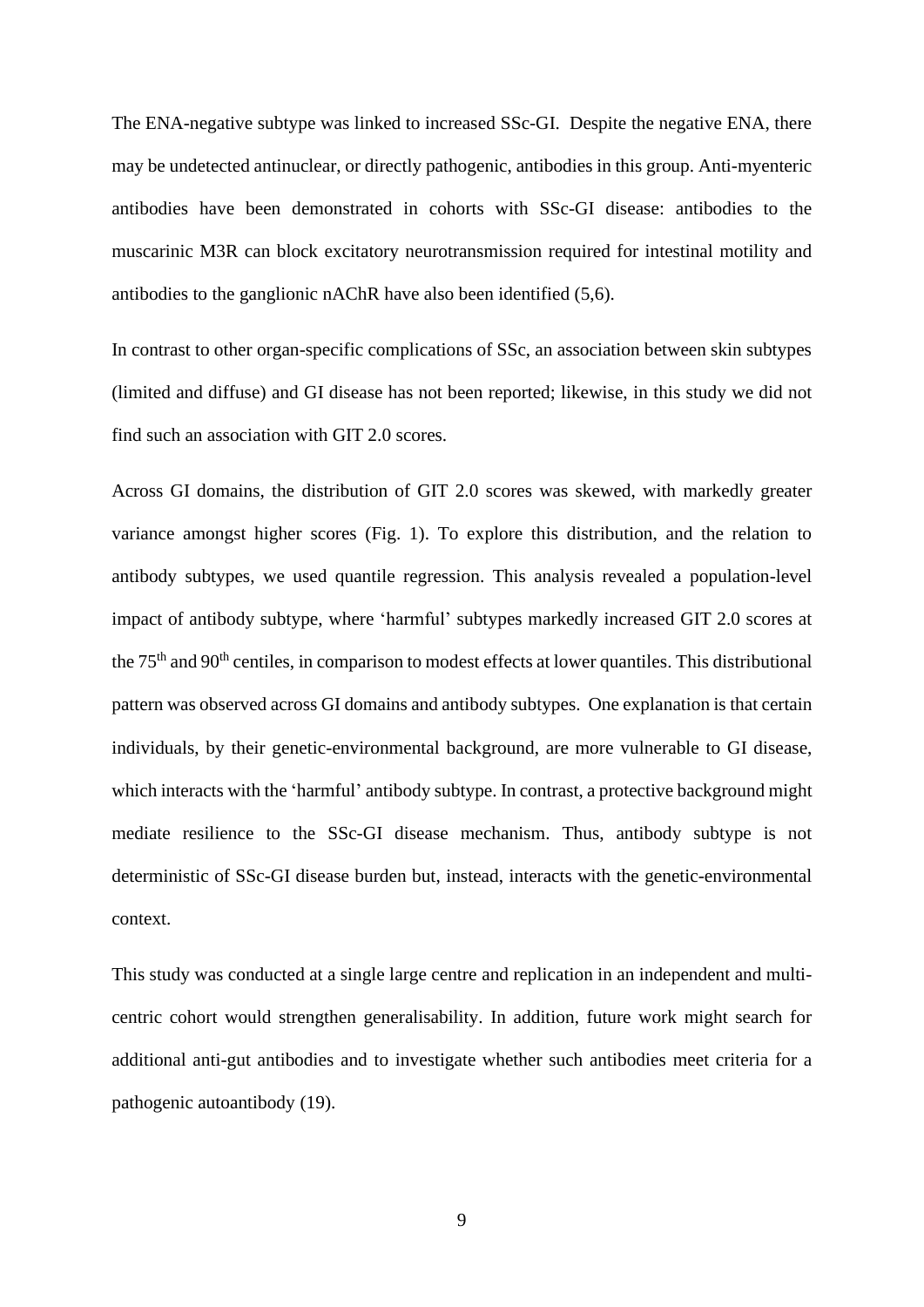The GIT 2.0 is a well-validated measure of SSc-GI disease, however, it is limited by the assessment of symptom frequency rather than severity, and that treatments, GI investigations, laboratory tests, and clinical parameters (such as weight loss) are not included. However, this second version of the GIT 2.0 includes faecal soilage, an important outcome for patients, enhancing its face validity. Additionally, studies comparing the GIT 2.0 with objective GI investigations have demonstrated concurrent validity: oesophageal investigations including manometry and scintigraphy correlate specifically with the reflux scale (20).

In conclusion, GI disease is prevalent in SSc and has a significant impact on social functioning and emotional wellbeing. Antibody subtypes confer differing risk of GI disease burden, most prominent in those with the most severe GI disease. The mechanisms relating antibody subtype to SSc-GI phenotype remain unclear. Underlying disease mechanisms including microvascular damage and tissue fibrosis, that may differ between ANA subtype, might drive SSc-GI disease or the hallmark SSc-associated ANA reactivities may be linked to pathogenic anti-gut antibodies. If so, this may have therapeutic implications for use of antibody or B-cell-directed treatment.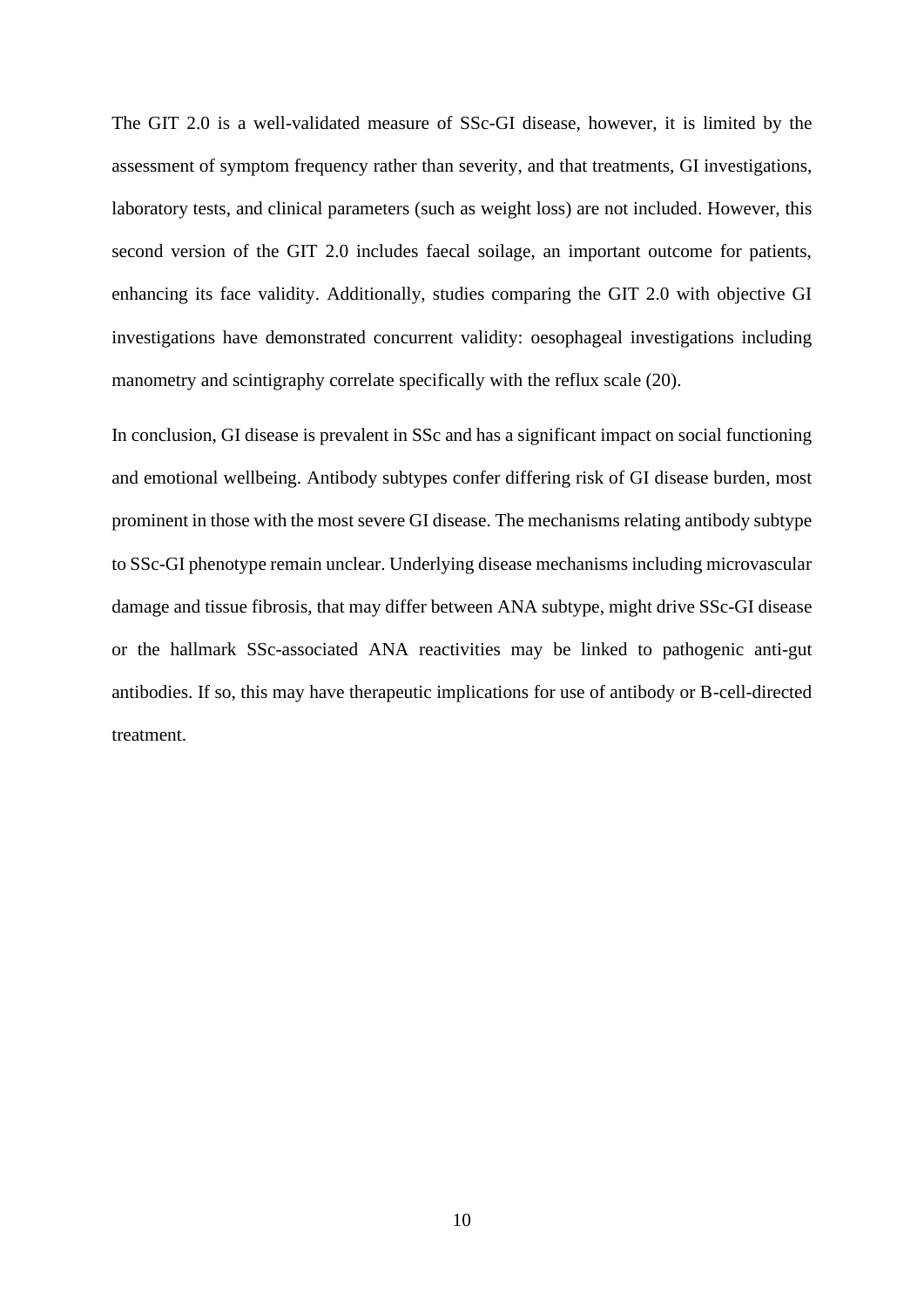# **Key messages**

- A patient-reported outcome reliably captures SSc-GI burden, which is moderate or severe in over half.
- Female patients showed significantly higher emotional burden and faecal soilage scores compared to males.
- SSc-autoantibodies ACA and ARA associated with more severe SSc-GI disease, and PM-Scl had lower severity.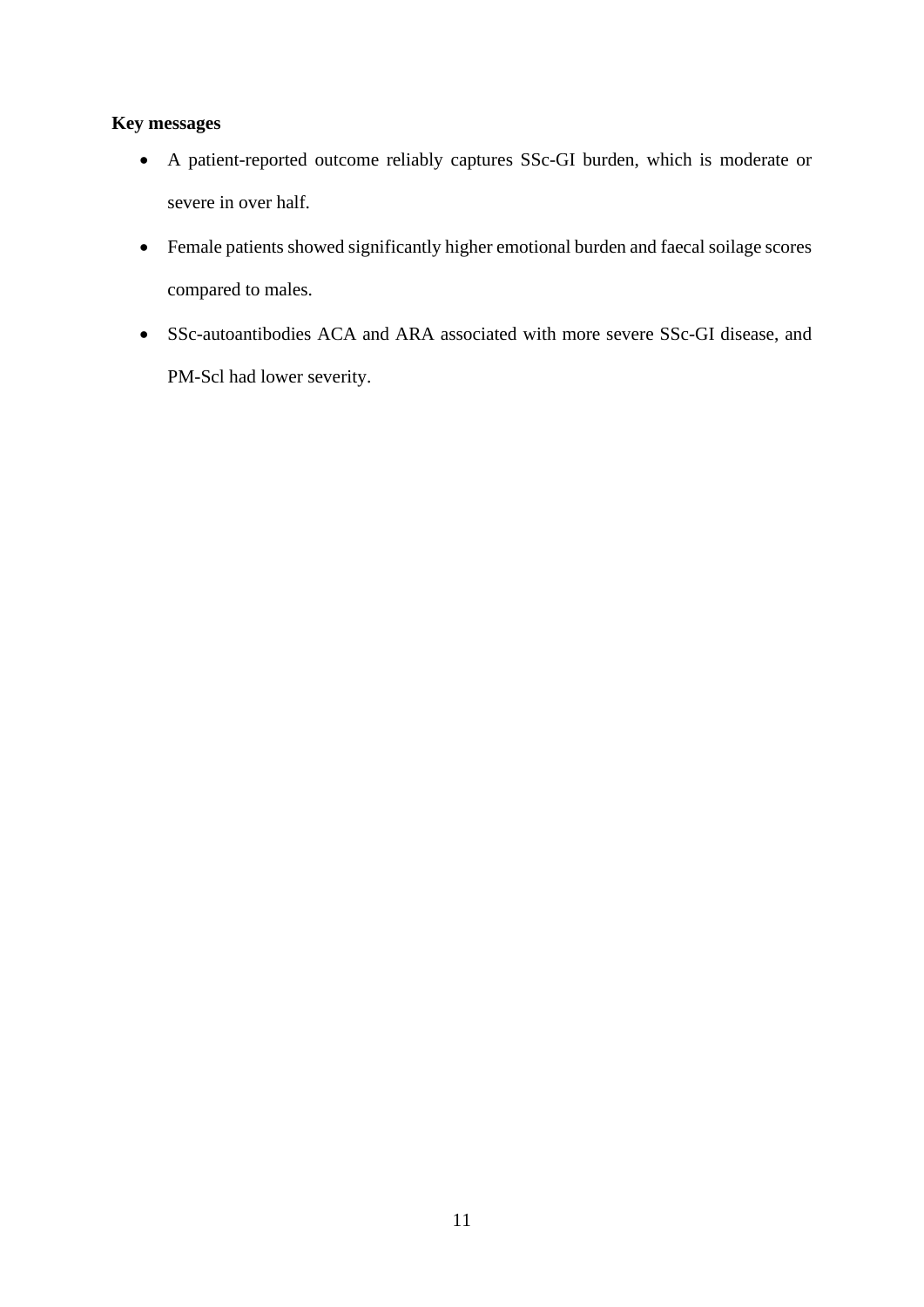## **References**

- 1. McFarlane IM, Bhamra MS, Kreps A, Iqbal S, Al-Ani F, Saladini-Aponte C, et al. Gastrointestinal Manifestations of Systemic Sclerosis. Rheumatology (Sunnyvale). 2018;8(1).
- 2. Nihtyanova SI, Sari A, Harvey JC, Leslie A, Derrett-Smith EC, Fonseca C, et al. Using Autoantibodies and Cutaneous Subset to Develop Outcome-Based Disease Classification in Systemic Sclerosis. Arthritis Rheumatol (Hoboken, NJ). 2020;72(3):465–76.
- 3. Mejia Otero C, Assassi S, Hudson M, Mayes MD, Estrada-Y-Martin R, Pedroza C, et al. Antifibrillarin Antibodies Are Associated with Native North American Ethnicity and Poorer Survival in Systemic Sclerosis. J Rheumatol. 2017;44(6):799–805.
- 4. McMahan ZH, Domsic RT, Zhu L, Medsger TA, Casciola‐Rosen L, Shah AA. Anti-RNPC-3 (U11/U12) Antibodies in Systemic Sclerosis in Patients With Moderate-to-Severe Gastrointestinal Dysmotility. Arthritis Care Res (Hoboken). 2019 Sep 6;71(9):1164–70.
- 5. Kawaguchi Y, Nakamura Y, Matsumoto I, Nishimagi E, Satoh T, Kuwana M, et al. Muscarinic-3 acetylcholine receptor autoantibody in patients with systemic sclerosis: Contribution to severe gastrointestinal tract dysmotility. Ann Rheum Dis. 2009;68(5):710–4.
- 6. Nakane S, Umeda M, Kawashiri S-Y, Mukaino A, Ichinose K, Higuchi O, et al. Detecting gastrointestinal manifestations in patients with systemic sclerosis using antigAChR antibodies. Arthritis Res Ther. 2020;22(1):32.
- 7. Raja J, Nihtyanova SI, Murray CD, Denton CP, Ong VH. Sustained benefit from
	- 12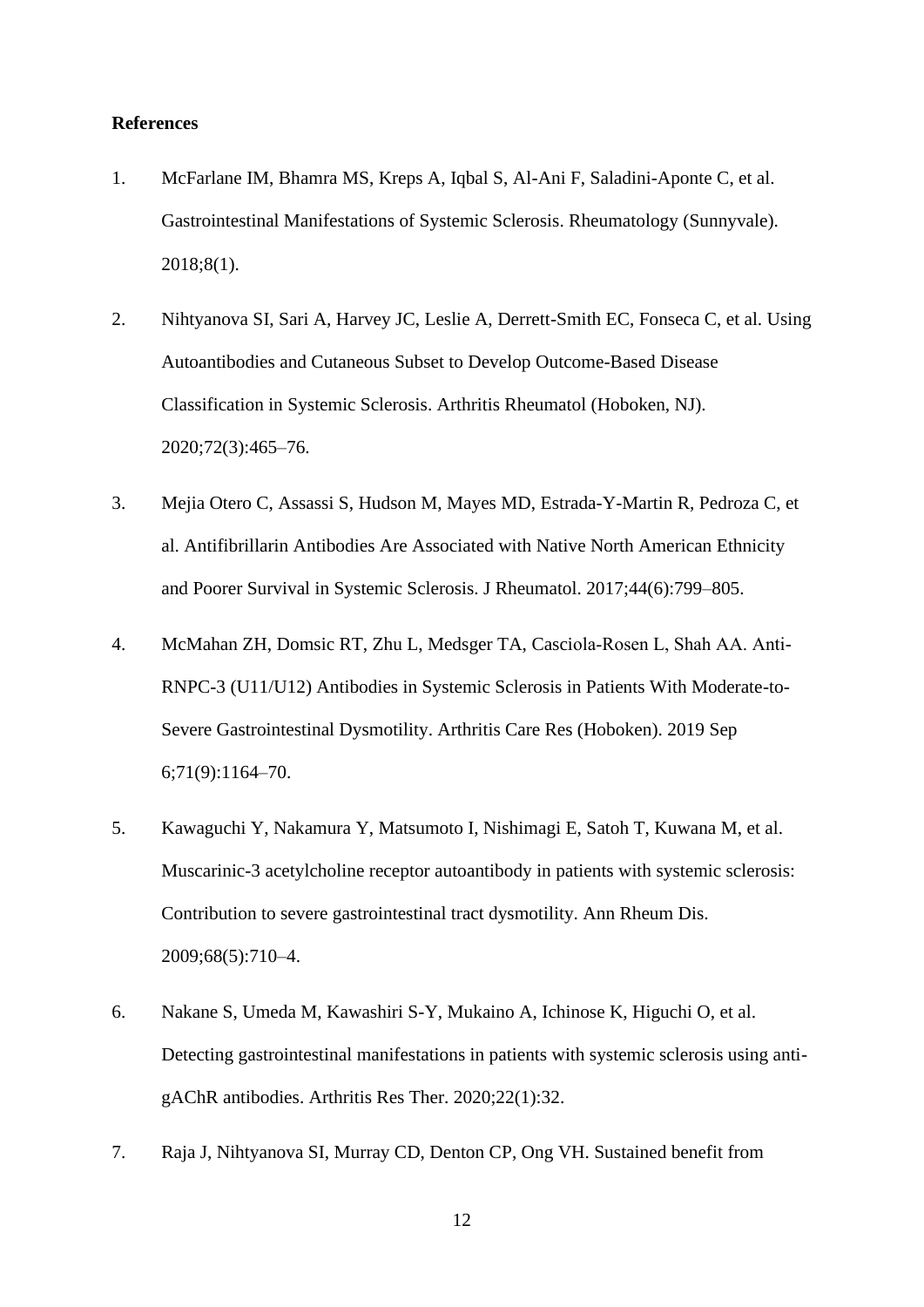intravenous immunoglobulin therapy for gastrointestinal involvement in systemic sclerosis. Rheumatology (Oxford). 2016 Jan;55(1):115–9.

- 8. D'Aoust J, Hudson M, Tatibouet S, Wick J, Canadian Scleroderma Research Group, Mahler M, et al. Clinical and serologic correlates of anti-PM/Scl antibodies in systemic sclerosis: a multicenter study of 763 patients. Arthritis Rheumatol (Hoboken, NJ). 2014 Jun;66(6):1608–15.
- 9. Khanna D, Hays RD, Maranian P, Seibold JR, Impens A, Mayes MD, et al. Reliability and validity of the university of california, los angeles scleroderma clinical trial consortium gastrointestinal tract instrument. Arthritis Care Res. 2009;
- 10. Das K, Krzywinski M, Altman N. Quantile regression. Nat Methods. 2019;16(6):451– 2.
- 11. Koenker R. quantreg: Quantile Regression [Internet]. 2020. Available from: https://cran.r-project.org/package=quantreg
- 12. Thoua NM, Bunce C, Brough G, Forbes A, Emmanuel A V., Denton CP. Assessment of gastrointestinal symptoms in patients with systemic sclerosis in a UK tertiary referral centre. Rheumatology. 2010 Sep 1;49(9):1770–5.
- 13. Khanna D, Hays RD, Park GS, Braun-Moscovici Y, Mayes MD, McNearney TA, et al. Development of a preliminary scleroderma gastrointestinal tract 1.0 quality of life instrument. Arthritis Rheum. 2007 Oct 15;57(7):1280–6.
- 14. Mahler M, Hudson M, Bentow C, Roup F, Beretta L, Pilar Simeón C, et al. Autoantibodies to stratify systemic sclerosis patients into clinically actionable subsets. Autoimmun Rev. 2020 Aug;19(8):102583.
- 15. Koschik RW, Fertig N, Lucas MR, Domsic RT, Medsger TA. Anti-PM-scl antibody in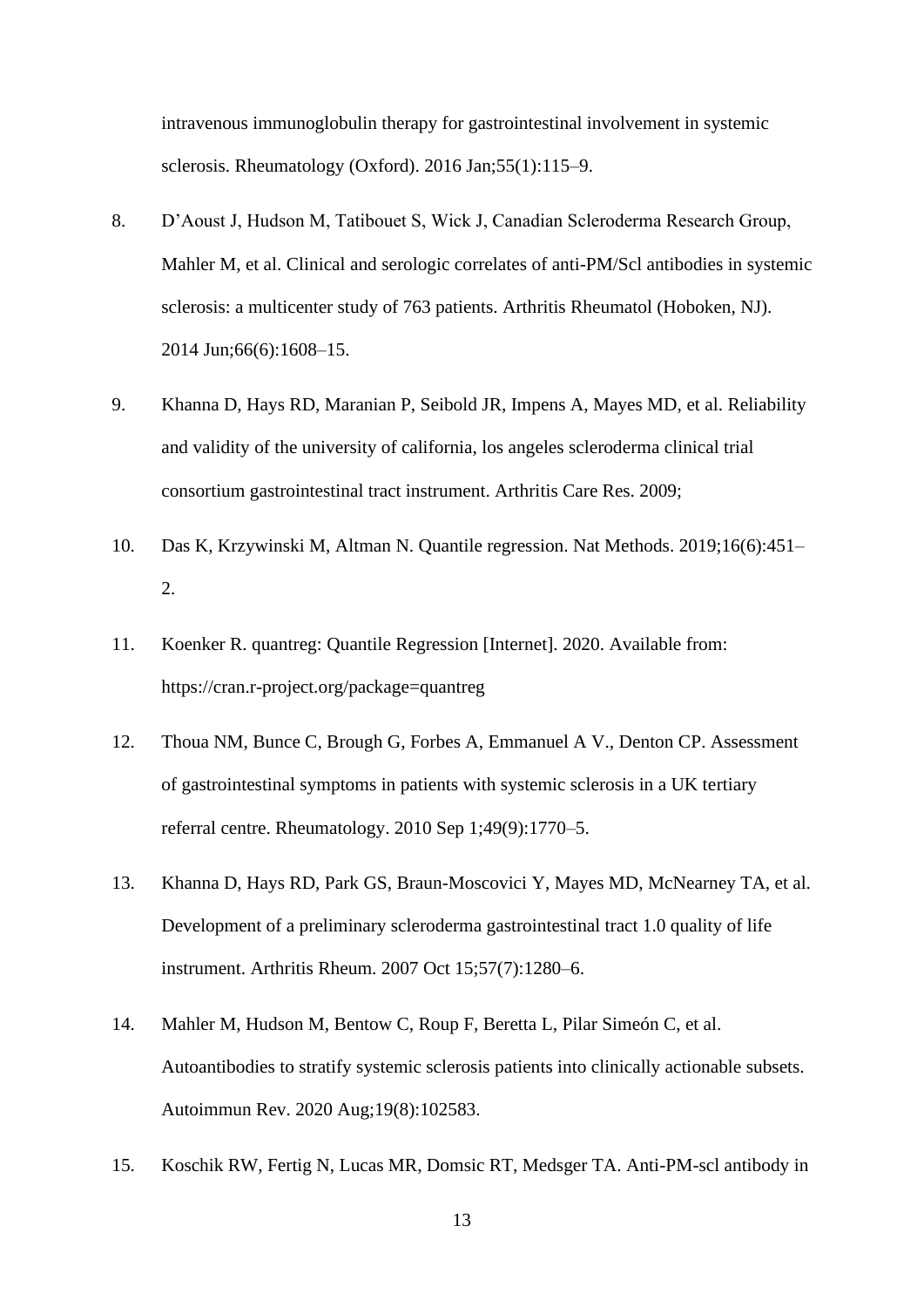patients with systemic sclerosis. Clin Exp Rheumatol. 2012;

- 16. Steen VD. Autoantibodies in systemic sclerosis. Semin Arthritis Rheum. 2005 Aug;35(1):35–42.
- 17. Caetano J, Nihtyanova SI, Harvey J, Denton CP, Ong VH. Distinctive clinical phenotype of anti-centromere antibody-positive diffuse systemic sclerosis. Rheumatol Adv Pract. 2018;2(1).
- 18. Nishimagi E, Tochimoto A, Kawaguchi Y, Satoh T, Kuwana M, Takagi K, et al. Characteristics of patients with early systemic sclerosis and severe gastrointestinal tract involvement. J Rheumatol. 2007;
- 19. Benfaremo D, Baroni SS, Manfredi L, Moroncini G, Gabrielli A. Putative functional pathogenic autoantibodies in systemic sclerosis. Eur J Rheumatol. 2020;7(3):181–6.
- 20. Abignano G, Mennillo GA, Lettieri G, Temiz Karadag D, Carriero A, Padula AA, et al. UCLA Scleroderma Clinical Trials Consortium Gastrointestinal Tract 2.0 Reflux Scale correlates with impaired Esophageal Scintigraphy findings in Systemic Sclerosis. J Rheumatol. 2021;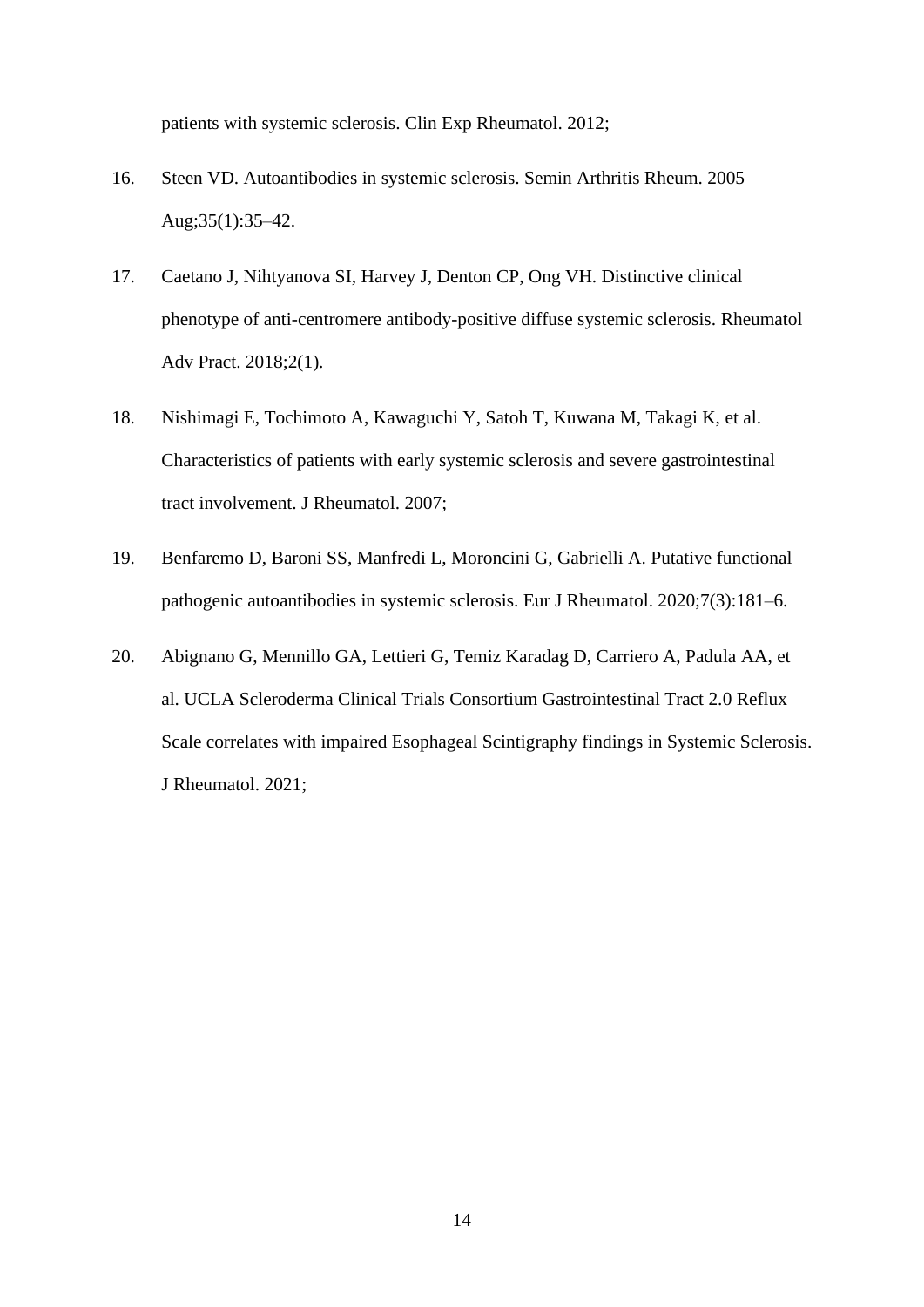# **Acknowledgements**

This work was supported by The Royal Free Charity from the Dita Athanassoulia fellowship in GI scleroderma.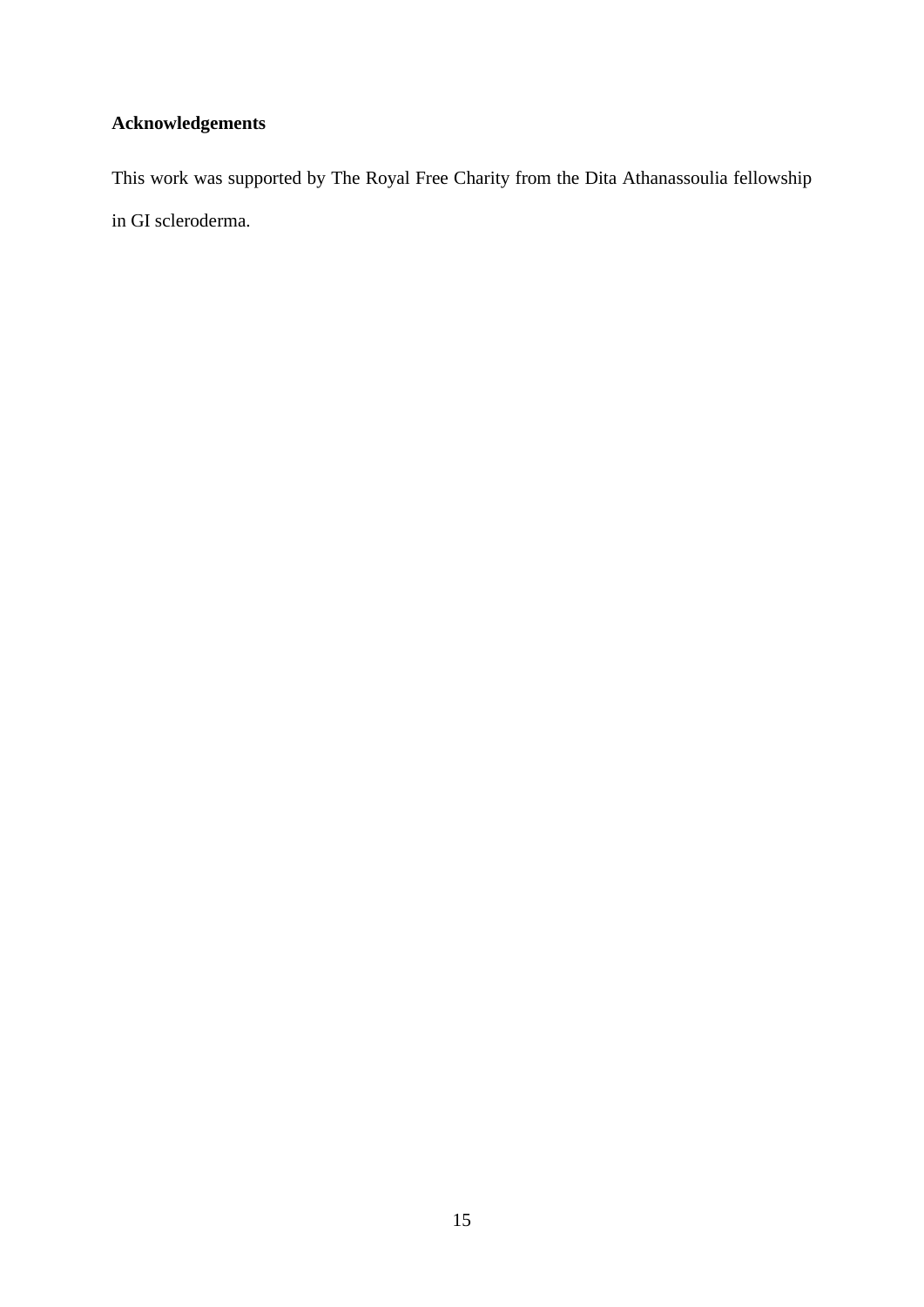#### **Table and Figure Legends**

# **Figure 1 A-F. GIT 2.0 domain scores by autoantibody subtype.**

Individuals with SSc  $(n = 526)$  completed the GIT 2.0 questionnaire of GI disease burden across functional GI domains. Boxplots demonstrate (A) total GI, (B) reflux, (C) bloating, (D) diarrhoea, (E) constipation and (F) soilage domain scores by autoantibody subtype. Across GI domains, ACA and ARA were associated with significantly increased disease burden, in contrast to PM-Scl, with the lowest burden of SSc-GI disease. Statistical analysis: groupwise comparisons by Kruskal-Wallis test; pairwise comparisons by Dunn's post hoc test. Significant pairwise differences ( $p < 0.05$ ) from the comparator group (marked with an arrowhead) are indicated with an asterisk.

# **Figure 2 A-F. Quantile regression analysis of GIT 2.0 domain scores by autoantibody and skin subtypes.**

Quantile regression coefficients for subtypes (autoantibody and skin) across GIT 2.0 domains: (A) total GI, (B) reflux, (C) bloating, (D) diarrhoea, (E) constipation and (F) soilage. Quantile regression revealed that, compared to PM-Scl (reference level), the ACA, ARA and ENAnegative subtypes were associated with increased scores across GI domains, and ATA showed a trend towards increased disease burden. Regression coefficients were markedly larger at the highest quantiles ( $75<sup>th</sup>$  and  $90<sup>th</sup>$  centiles), revealing a distributional association with subtypes. Statistical analysis: quantile regression coefficients were estimated at five quantiles from 0.1 to 0.9. Error bars indicate 95% confidence intervals; those not crossing zero are statistically significant, indicated with an asterisk.

### **Supplementary Table S1. Burden of GI disease across the GIT 2.0 domains.**

Participants (n = 526) completed the 34-item GIT 2.0 questionnaire of SSc-GI disease burden. Symptoms, across seven GI domains, were rated from 0 - 3, with a lower score indicating a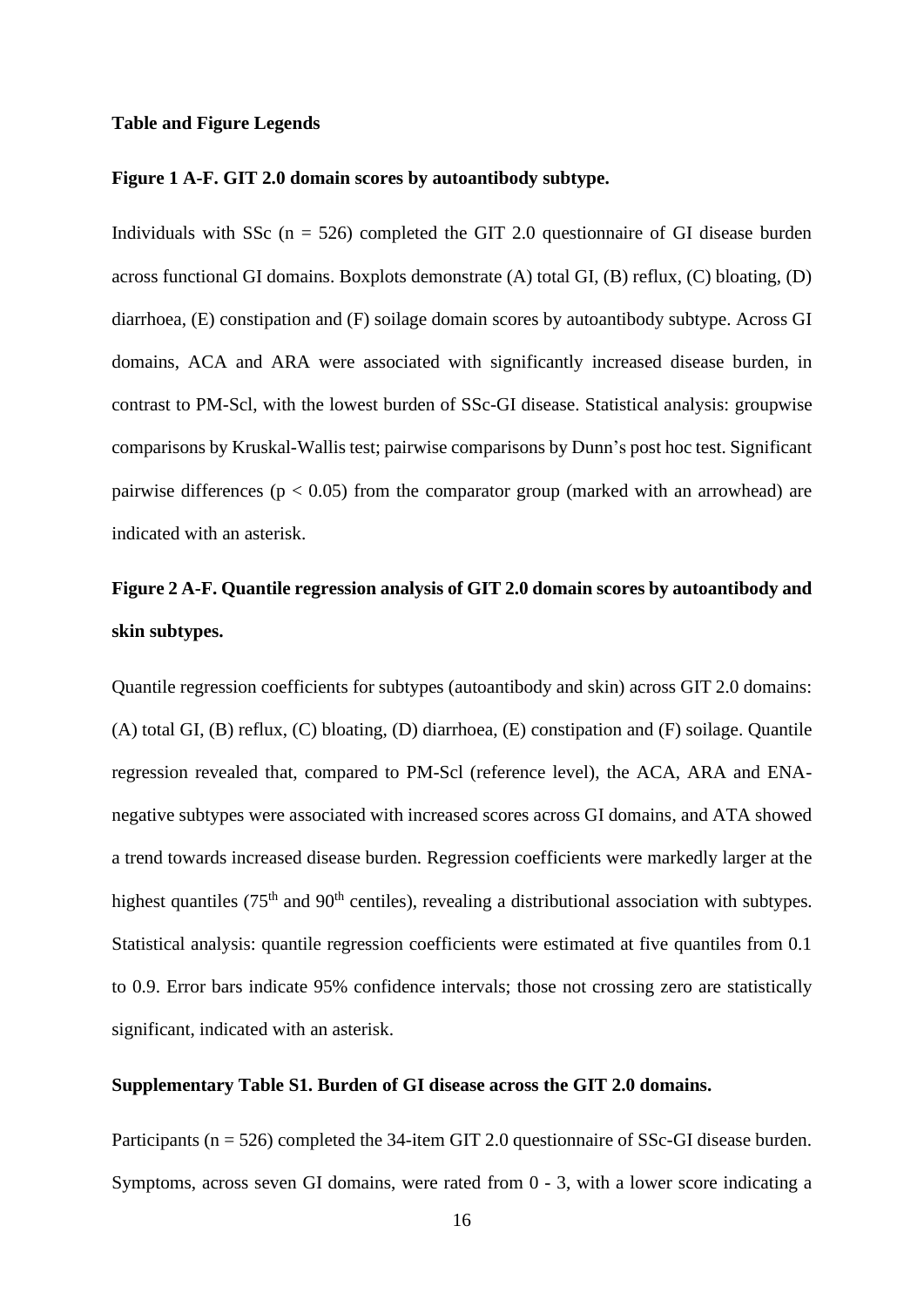better health-related quality of life. The total GI score averages 30 items from all domains, excluding constipation. Established domain-specific thresholds categorise symptoms into mild, moderate, and severe.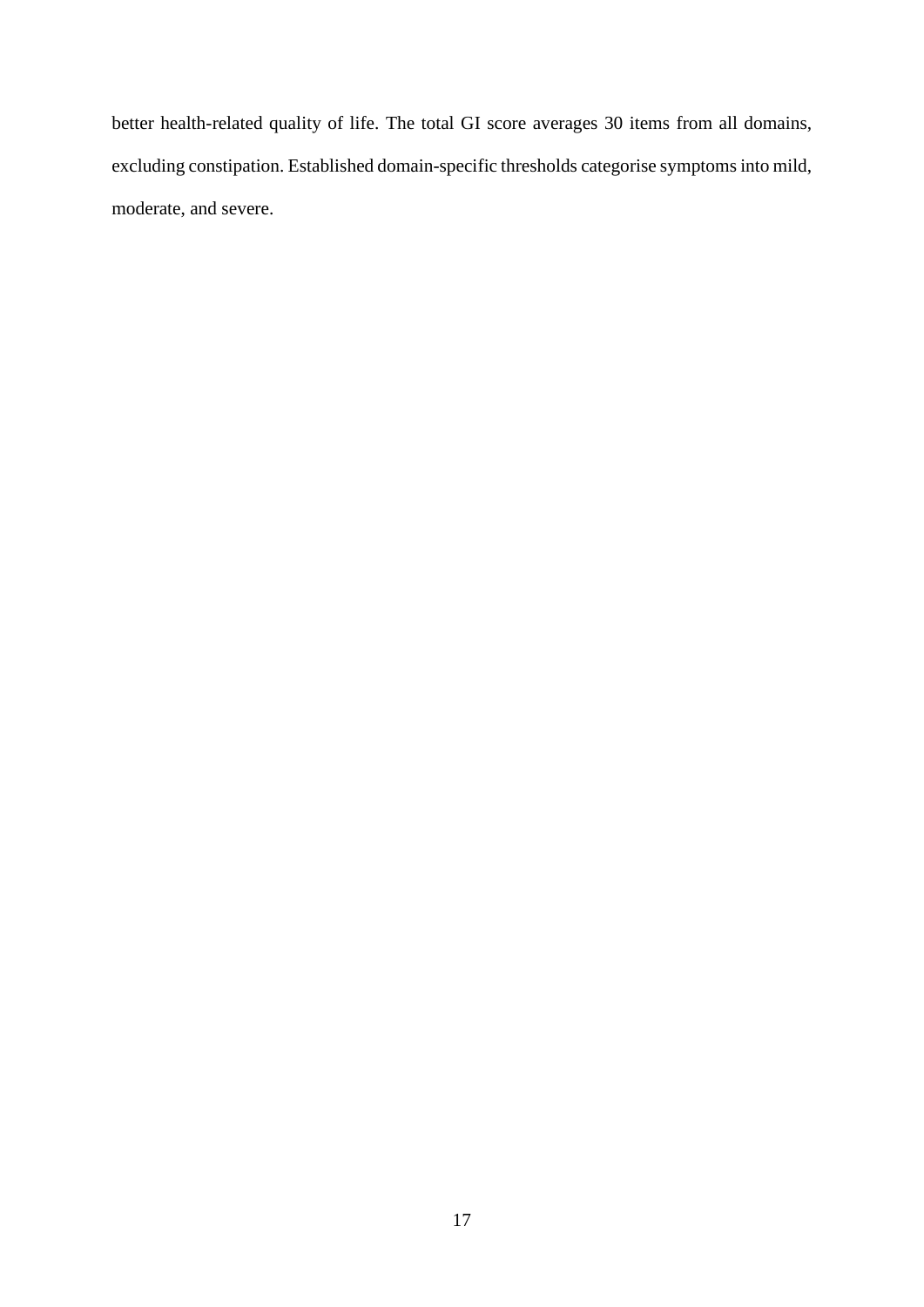# **Tables and Figures**



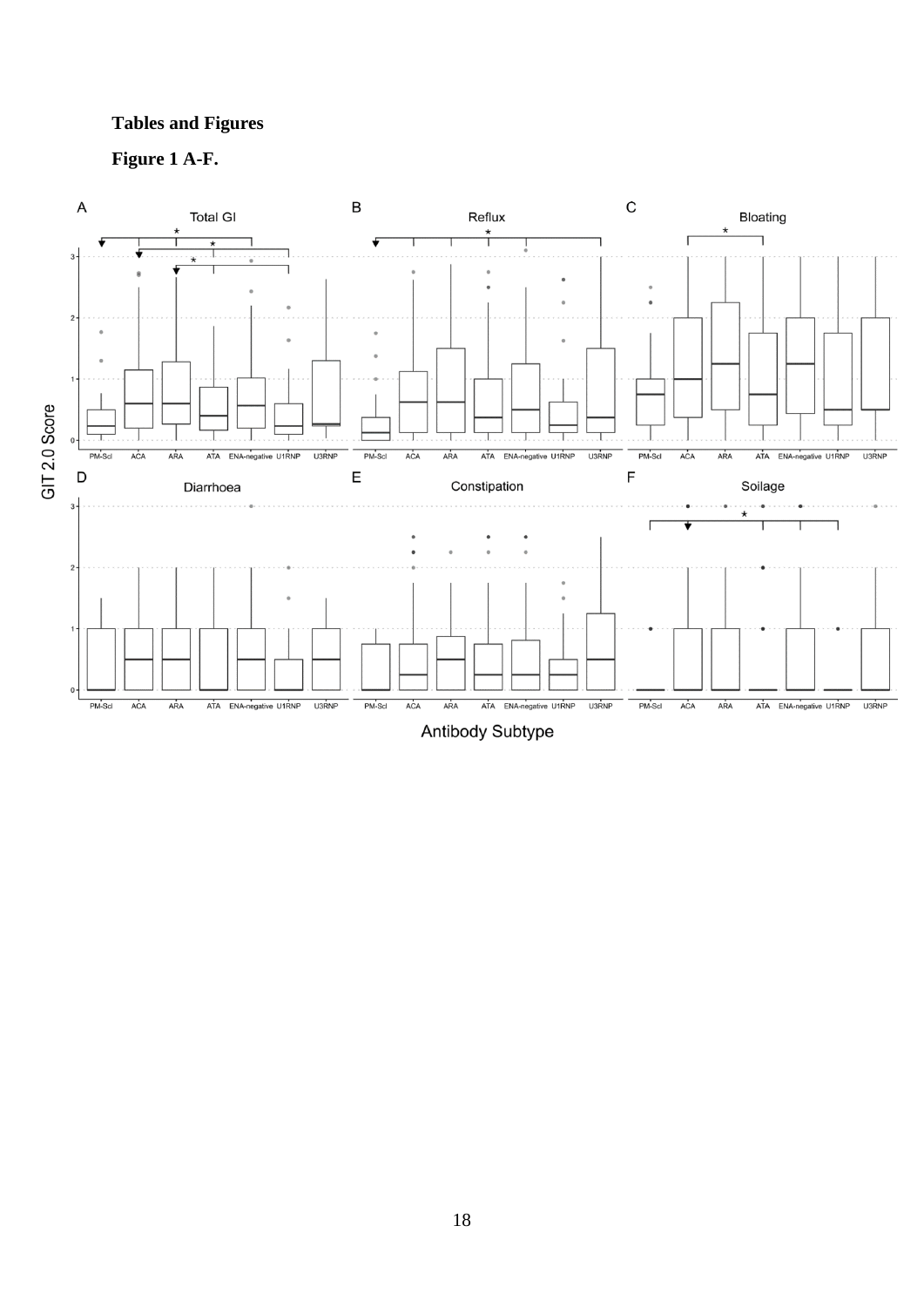**Figure 2 A-F.**